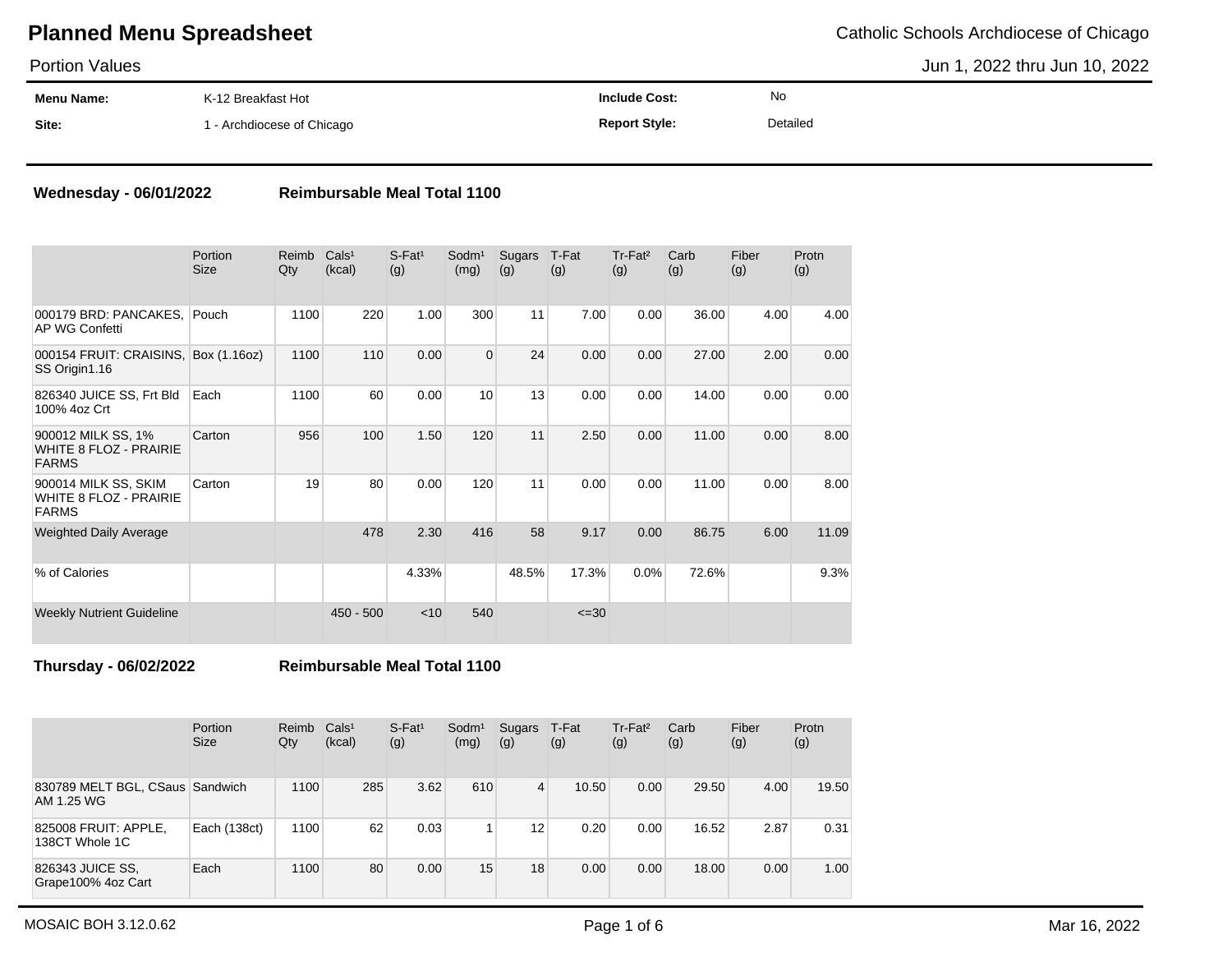Jun 1, 2022 thru Jun 10, 2022

Portion Values

|                                                                       | Portion<br><b>Size</b> | Reimb<br>Qty | Cals <sup>1</sup><br>(kcal) | $S$ -Fat <sup>1</sup><br>(g) | Sodm <sup>1</sup><br>(mg) | Sugars<br>(g) | T-Fat<br>(g) | $Tr-Fat2$<br>(g) | Carb<br>(g) | Fiber<br>(g) | Protn<br>(g) |
|-----------------------------------------------------------------------|------------------------|--------------|-----------------------------|------------------------------|---------------------------|---------------|--------------|------------------|-------------|--------------|--------------|
| 900012 MILK SS, 1%<br>WHITE 8 FLOZ - PRAIRIE<br><b>FARMS</b>          | Carton                 | 956          | 100                         | 1.50                         | 120                       | 11            | 2.50         | 0.00             | 11.00       | 0.00         | 8.00         |
| 900014 MILK SS, SKIM<br><b>WHITE 8 FLOZ - PRAIRIE</b><br><b>FARMS</b> | Carton                 | 19           | 80                          | 0.00                         | 120                       | 11            | 0.00         | 0.00             | 11.00       | 0.00         | 8.00         |
| <b>Weighted Daily Average</b>                                         |                        |              | 516                         | 4.96                         | 733                       | 45            | 12.88        | 0.00             | 73.77       | 6.87         | 27.90        |
| % of Calories                                                         |                        |              |                             | 8.65%                        |                           | 34.9%         | 22.5%        | $0.0\%$          | 57.2%       |              | 21.6%        |
| <b>Weekly Nutrient Guideline</b>                                      |                        |              | $450 - 500$                 | $<$ 10                       | 540                       |               | $\leq 30$    |                  |             |              |              |

**Friday - 06/03/2022 Reimbursable Meal Total 1100**

|                                                                       | Portion<br>Size | Reimb<br>Qty | Cals <sup>1</sup><br>(kcal) | $S$ -Fat <sup>1</sup><br>(g) | Sodm <sup>1</sup><br>(mg) | Sugars<br>(g) | T-Fat<br>(g) | Tr-Fat <sup>2</sup><br>(g) | Carb<br>(g) | Fiber<br>(g) | Protn<br>(g) |
|-----------------------------------------------------------------------|-----------------|--------------|-----------------------------|------------------------------|---------------------------|---------------|--------------|----------------------------|-------------|--------------|--------------|
| 990554 YOGURT BULK,<br>VAN W/OATS HNY GRAN<br>1.0(1BG)                | Serving         | 1100         | 256                         | 0.68                         | 192                       | 23            | 6.09         | 0.00                       | 43.05       | 2.03         | 6.71         |
| 000124 FRUIT: PEARS<br>150 ct.                                        | Each (150ct)    | 1100         | 67                          | 0.03                         | $\mathbf{1}$              | 12            | 0.17         | 0.00                       | 17.97       | 3.66         | 0.42         |
| 826337 JUICE SS, Apple<br>100% 4oz Cart                               | Each            | 1100         | 60                          | 0.00                         | 15                        | 13            | 0.00         | 0.00                       | 14.00       | 0.00         | 0.00         |
| 900012 MILK SS, 1%<br><b>WHITE 8 FLOZ - PRAIRIE</b><br><b>FARMS</b>   | Carton          | 956          | 100                         | 1.50                         | 120                       | 11            | 2.50         | 0.00                       | 11.00       | 0.00         | 8.00         |
| 900014 MILK SS, SKIM<br><b>WHITE 8 FLOZ - PRAIRIE</b><br><b>FARMS</b> | Carton          | 19           | 80                          | 0.00                         | 120                       | 11            | 0.00         | 0.00                       | 11.00       | 0.00         | 8.00         |
| <b>Weighted Daily Average</b>                                         |                 |              | 471                         | 2.01                         | 314                       | 58            | 8.43         | 0.00                       | 84.77       | 5.69         | 14.22        |
| % of Calories                                                         |                 |              |                             | 3.84%                        |                           | 49.3%         | 16.1%        | 0.0%                       | 72.0%       |              | 12.1%        |
| <b>Weekly Nutrient Guideline</b>                                      |                 |              | $450 - 500$                 | $<$ 10                       | 540                       |               | $\leq 30$    |                            |             |              |              |

**Monday - 06/06/2022 Reimbursable Meal Total 550**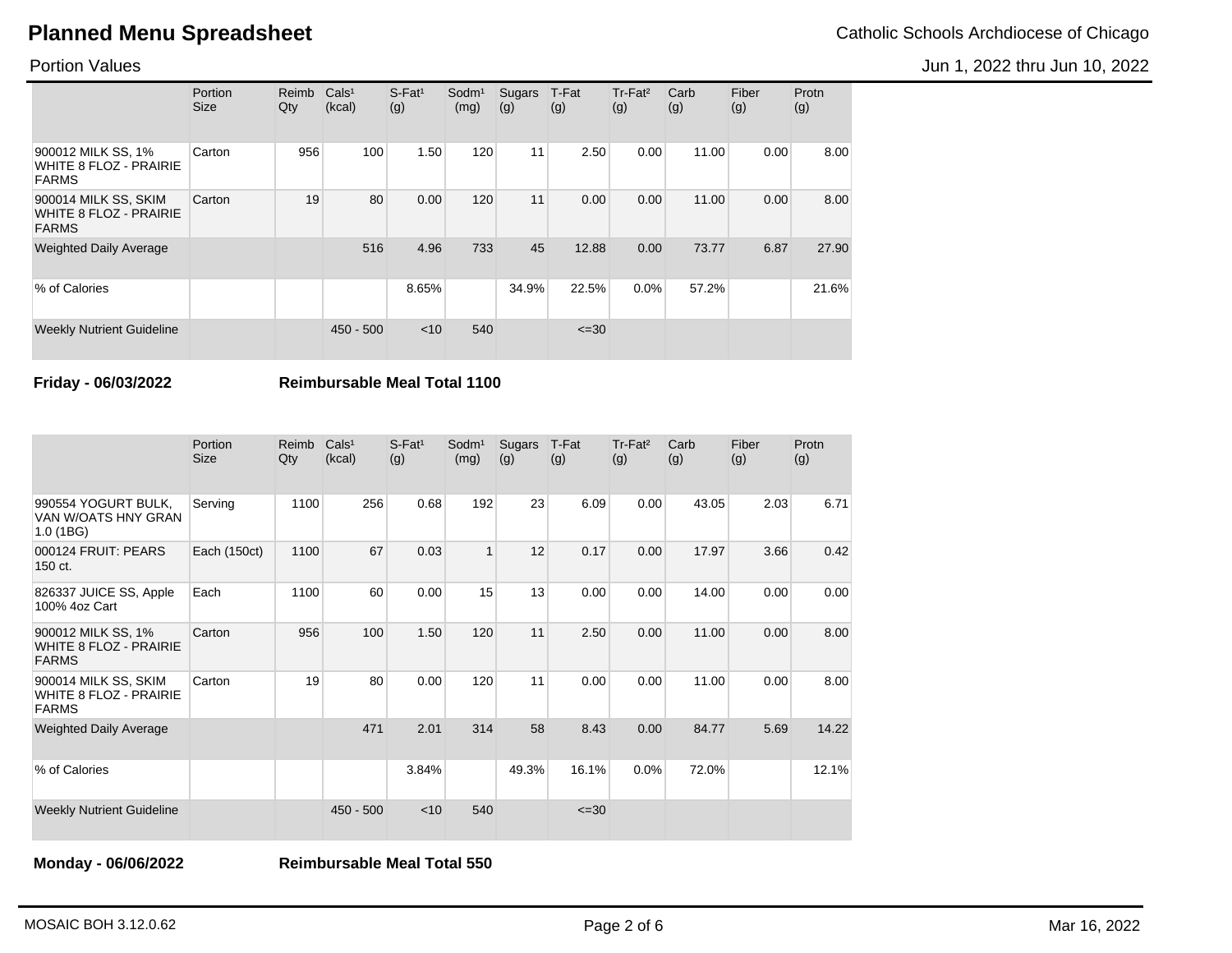Portion Size

Reimb Cals<sup>1</sup> Qty

(kcal)

### Portion Values

|                      |                                        |        |                      |                      |                      |                      |                      | Jun 1, 2022 thru |
|----------------------|----------------------------------------|--------|----------------------|----------------------|----------------------|----------------------|----------------------|------------------|
| $S-Fat1$<br>(g)      | Sodm <sup>1</sup> Sugars T-Fat<br>(mg) | (g)    | (g)                  | $Tr-Fat^2$<br>(g)    | Carb<br>(g)          | Fiber<br>(g)         | Protn<br>(g)         |                  |
| $\sim$ $\sim$ $\sim$ | $- - -$                                | $\sim$ | $\sim$ $\sim$ $\sim$ | $\sim$ $\sim$ $\sim$ | $\sim$ $\sim$ $\sim$ | $\sim$ $\sim$ $\sim$ | $\sim$ $\sim$ $\sim$ |                  |

| 990368 CEREAL BWL,<br>CHEX CORN WG GF                                 | Bowl         | 550 | 100         | 0.00  | 200          | 3     | 1.00      | 0.00 | 24.00 | 1.00 | 2.00  |
|-----------------------------------------------------------------------|--------------|-----|-------------|-------|--------------|-------|-----------|------|-------|------|-------|
| 831142 BRD: CRACK SS.<br><b>Bug Bites CinWG</b>                       | Package      | 550 | 120         | 1.00  | 115          | 8     | 3.50      | 0.00 | 21.00 | 1.00 | 2.00  |
| 825008 FRUIT: APPLE,<br>138CT Whole 1C                                | Each (138ct) | 550 | 62          | 0.03  | $\mathbf{1}$ | 12    | 0.20      | 0.00 | 16.52 | 2.87 | 0.31  |
| 826340 JUICE SS, Frt Bld<br>100% 4oz Crt                              | Each         | 550 | 60          | 0.00  | 10           | 13    | 0.00      | 0.00 | 14.00 | 0.00 | 0.00  |
| 900012 MILK SS, 1%<br><b>WHITE 8 FLOZ - PRAIRIE</b><br><b>FARMS</b>   | Carton       | 477 | 100         | 1.50  | 120          | 11    | 2.50      | 0.00 | 11.00 | 0.00 | 8.00  |
| 900014 MILK SS, SKIM<br><b>WHITE 8 FLOZ - PRAIRIE</b><br><b>FARMS</b> | Carton       | 10  | 80          | 0.00  | 120          | 11    | 0.00      | 0.00 | 11.00 | 0.00 | 8.00  |
| <b>Weighted Daily Average</b>                                         |              |     | 430         | 2.33  | 432          | 46    | 6.87      | 0.00 | 85.26 | 4.87 | 11.39 |
| % of Calories                                                         |              |     |             | 4.88% |              | 42.8% | 14.4%     | 0.0% | 79.3% |      | 10.6% |
| <b>Weekly Nutrient Guideline</b>                                      |              |     | $450 - 500$ | < 10  | 540          |       | $\leq 30$ |      |       |      |       |

## **Tuesday - 06/07/2022 Reimbursable Meal Total 550**

|                                                                     | Portion<br><b>Size</b> | Reimb<br>Qty | Cals <sup>1</sup><br>(kcal) | $S$ -Fat <sup>1</sup><br>(g) | Sodm <sup>1</sup><br>(mg) | Sugars<br>(g)  | T-Fat<br>(g) | Tr-Fat <sup>2</sup><br>(g) | Carb<br>(g) | Fiber<br>(g) | Protn<br>(g) |
|---------------------------------------------------------------------|------------------------|--------------|-----------------------------|------------------------------|---------------------------|----------------|--------------|----------------------------|-------------|--------------|--------------|
| 830802 MELT MUFF,<br>EggPty AM 1.25 WG                              | Sandwich               | 550          | 235                         | 3.62                         | 550                       | $\overline{2}$ | 10.50        | 0.00                       | 24.50       | 2.00         | 10.50        |
| 000154 FRUIT: CRAISINS,<br>SS Origin1.16                            | Box (1.16oz)           | 550          | 110                         | 0.00                         | 0                         | 24             | 0.00         | 0.00                       | 27.00       | 2.00         | 0.00         |
| 826343 JUICE SS,<br>Grape100% 4oz Cart                              | Each                   | 550          | 80                          | 0.00                         | 15                        | 18             | 0.00         | 0.00                       | 18.00       | 0.00         | 1.00         |
| 900012 MILK SS, 1%<br><b>WHITE 8 FLOZ - PRAIRIE</b><br><b>FARMS</b> | Carton                 | 477          | 100                         | 1.50                         | 120                       | 11             | 2.50         | 0.00                       | 11.00       | 0.00         | 8.00         |

u Jun 10, 2022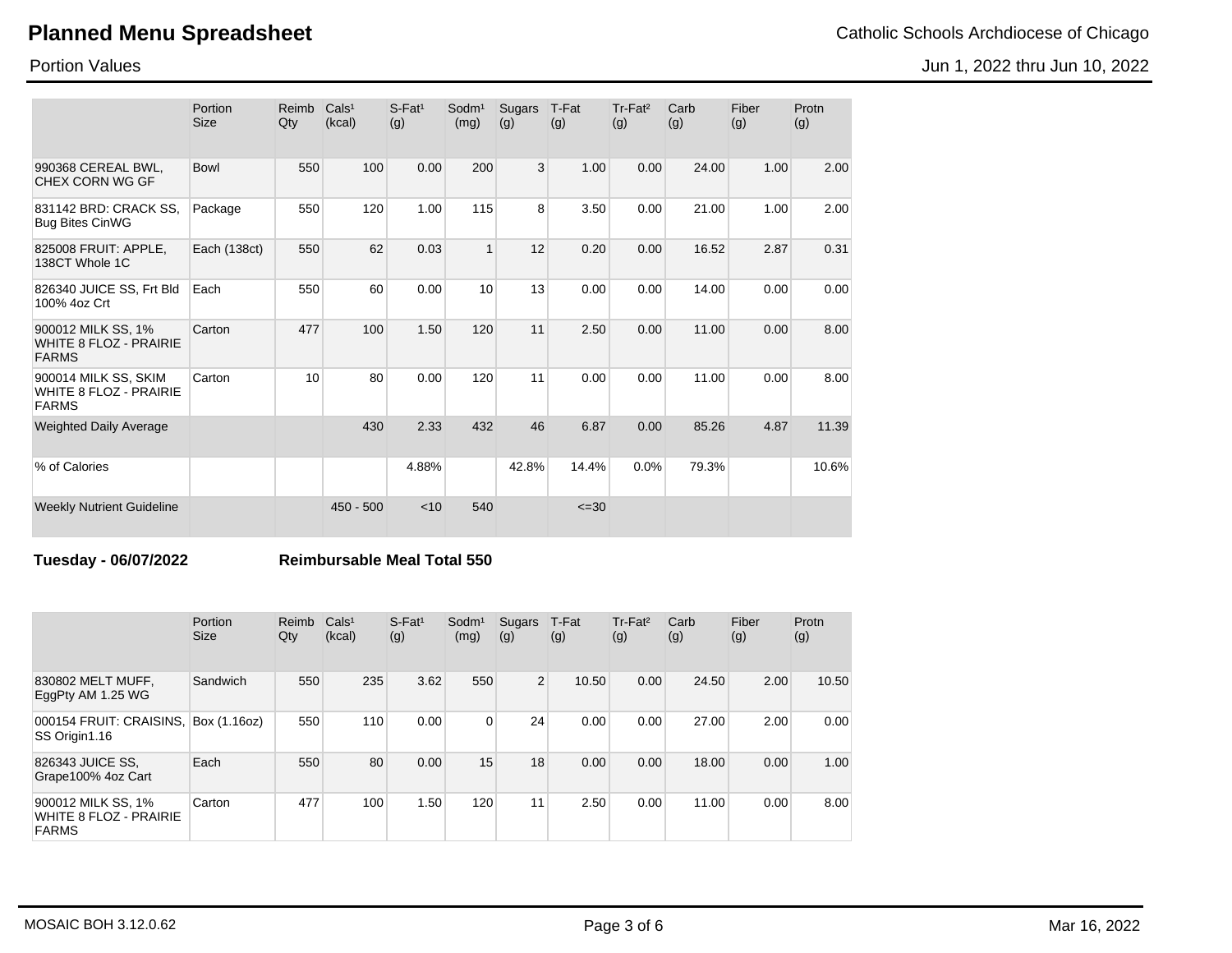Jun 1, 2022 thru Jun 10, 2022

Portion Values

|                                                                       | Portion<br><b>Size</b> | Reimb<br>Qty | Cals <sup>1</sup><br>(kcal) | $S$ -Fat <sup>1</sup><br>(g) | Sodm <sup>1</sup><br>(mg) | Sugars<br>(g) | T-Fat<br>(g) | Tr-Fat <sup>2</sup><br>(g) | Carb<br>(g) | Fiber<br>(g) | Protn<br>(g) |
|-----------------------------------------------------------------------|------------------------|--------------|-----------------------------|------------------------------|---------------------------|---------------|--------------|----------------------------|-------------|--------------|--------------|
| 900014 MILK SS, SKIM<br><b>WHITE 8 FLOZ - PRAIRIE</b><br><b>FARMS</b> | Carton                 | 10           | 80                          | 0.00                         | 120                       | 11            | 0.00         | 0.00                       | 11.00       | 0.00         | 8.00         |
| <b>Weighted Daily Average</b>                                         |                        |              | 513                         | 4.93                         | 671                       | 53            | 12.67        | 0.00                       | 79.24       | 4.00         | 18.58        |
| % of Calories                                                         |                        |              |                             | 8.65%                        |                           | 41.3%         | 22.2%        | 0.0%                       | 61.8%       |              | 14.5%        |
| <b>Weekly Nutrient Guideline</b>                                      |                        |              | $450 - 500$                 | < 10                         | 540                       |               | $\leq 30$    |                            |             |              |              |

**Wednesday - 06/08/2022 Reimbursable Meal Total 550**

|                                                                       | Portion<br><b>Size</b> | Reimb<br>Qty | Cals <sup>1</sup><br>(kcal) | $S-Fat1$<br>(g) | Sodm <sup>1</sup><br>(mg) | Sugars<br>(g) | T-Fat<br>(g) | Tr-Fat <sup>2</sup><br>(g) | Carb<br>(g) | Fiber<br>(g) | Protn<br>(g) |
|-----------------------------------------------------------------------|------------------------|--------------|-----------------------------|-----------------|---------------------------|---------------|--------------|----------------------------|-------------|--------------|--------------|
| 830954 PIZZA AP TONY<br>BKFST T.SSG WG 1.0<br>(1.5BG)                 | Pizza                  | 550          | 210                         | 2.00            | 350                       | 5             | 7.00         | 0.00                       | 27.00       | 3.00         | 9.00         |
| 000124 FRUIT: PEARS<br>150 ct.                                        | Each (150ct)           | 550          | 67                          | 0.03            | $\mathbf{1}$              | 12            | 0.17         | 0.00                       | 17.97       | 3.66         | 0.42         |
| 826340 JUICE SS, Frt Bld<br>100% 4oz Crt                              | Each                   | 550          | 60                          | 0.00            | 10                        | 13            | 0.00         | 0.00                       | 14.00       | 0.00         | 0.00         |
| 900012 MILK SS, 1%<br><b>WHITE 8 FLOZ - PRAIRIE</b><br><b>FARMS</b>   | Carton                 | 477          | 100                         | 1.50            | 120                       | 11            | 2.50         | 0.00                       | 11.00       | 0.00         | 8.00         |
| 900014 MILK SS, SKIM<br><b>WHITE 8 FLOZ - PRAIRIE</b><br><b>FARMS</b> | Carton                 | 10           | 80                          | 0.00            | 120                       | 11            | 0.00         | 0.00                       | 11.00       | 0.00         | 8.00         |
| <b>Weighted Daily Average</b>                                         |                        |              | 425                         | 3.33            | 467                       | 39            | 9.33         | 0.00                       | 68.71       | 6.66         | 16.51        |
| % of Calories                                                         |                        |              |                             | 7.05%           |                           | 36.7%         | 19.8%        | 0.0%                       | 64.7%       |              | 15.5%        |
| <b>Weekly Nutrient Guideline</b>                                      |                        |              | $450 - 500$                 | $<$ 10          | 540                       |               | $\leq 30$    |                            |             |              |              |

**Thursday - 06/09/2022 Reimbursable Meal Total 550**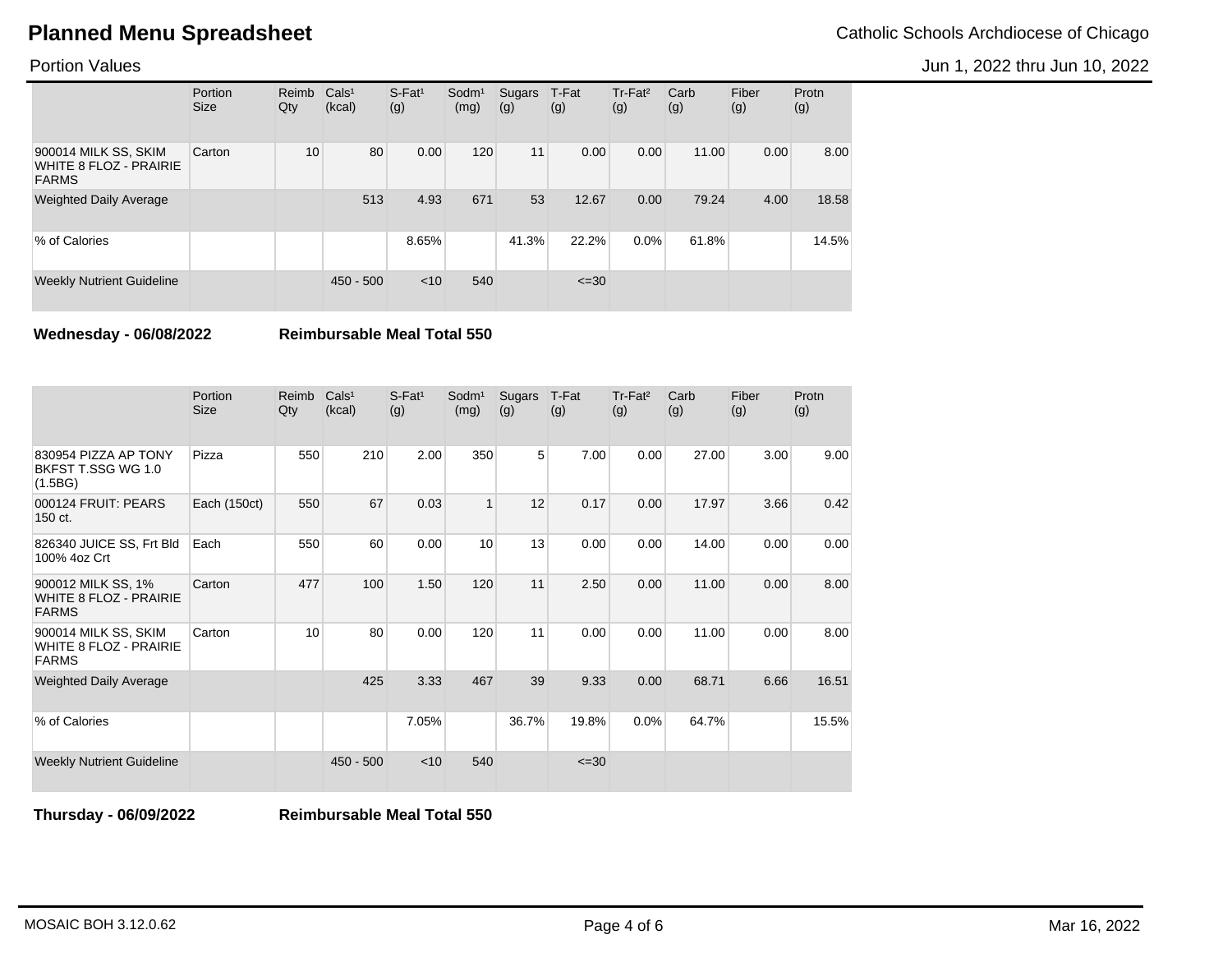Jun 1, 2022 thru Jun 10, 2022

Portion Values

|                                                                       | Portion<br><b>Size</b> | Reimb<br>Qty | Cals <sup>1</sup><br>(kcal) | $S$ -Fat <sup>1</sup><br>(g) | Sodm <sup>1</sup><br>(mg) | Sugars<br>(g) | T-Fat<br>(g) | Tr-Fat <sup>2</sup><br>(g) | Carb<br>(g) | Fiber<br>(g) | Protn<br>(g) |
|-----------------------------------------------------------------------|------------------------|--------------|-----------------------------|------------------------------|---------------------------|---------------|--------------|----------------------------|-------------|--------------|--------------|
| 831321 BRD: FR TST AP,<br>Cinn WG IW                                  | Pouch                  | 550          | 220                         | 1.00                         | 200                       | 11            | 7.00         | 0.00                       | 37.00       | 2.00         | 4.00         |
| 826581 FRUIT: ORANGE<br>138ct Whole 1/2c                              | Each(138ct)            | 550          | 47                          | 0.02                         | $\Omega$                  | 9             | 0.12         | 0.00                       | 11.73       | 2.40         | 0.94         |
| 826337 JUICE SS, Apple<br>100% 4oz Cart                               | Each                   | 550          | 60                          | 0.00                         | 15                        | 13            | 0.00         | 0.00                       | 14.00       | 0.00         | 0.00         |
| 900012 MILK SS, 1%<br><b>WHITE 8 FLOZ - PRAIRIE</b><br><b>FARMS</b>   | Carton                 | 477          | 100                         | 1.50                         | 120                       | 11            | 2.50         | 0.00                       | 11.00       | 0.00         | 8.00         |
| 900014 MILK SS, SKIM<br><b>WHITE 8 FLOZ - PRAIRIE</b><br><b>FARMS</b> | Carton                 | 10           | 80                          | 0.00                         | 120                       | 11            | 0.00         | 0.00                       | 11.00       | 0.00         | 8.00         |
| <b>Weighted Daily Average</b>                                         |                        |              | 415                         | 2.32                         | 321                       | 43            | 9.29         | 0.00                       | 72.47       | 4.40         | 12.02        |
| % of Calories                                                         |                        |              |                             | 5.03%                        |                           | 41.4%         | 20.1%        | 0.0%                       | 69.9%       |              | 11.6%        |
| <b>Weekly Nutrient Guideline</b>                                      |                        |              | $450 - 500$                 | $<$ 10                       | 540                       |               | $\leq 30$    |                            |             |              |              |

**Friday - 06/10/2022 Reimbursable Meal Total 550**

|                                                                      | Portion<br><b>Size</b> | Reimb<br>Qty | Cals <sup>1</sup><br>(kcal) | $S$ -Fat <sup>1</sup><br>(g) | Sodm <sup>1</sup><br>(mg) | Sugars<br>(g) | T-Fat<br>(g) | Tr-Fat <sup>2</sup><br>(g) | Carb<br>(g) | Fiber<br>(g) | Protn<br>(g) |
|----------------------------------------------------------------------|------------------------|--------------|-----------------------------|------------------------------|---------------------------|---------------|--------------|----------------------------|-------------|--------------|--------------|
| 990734 BRD: BRKFST<br><b>BANANA SUPER WG. 1SL</b><br>(2BG)           | Each                   | 550          | 260                         | 1.50                         | 240                       | 24            | 8.00         | 0.00                       | 45.00       | 2.00         | 5.00         |
| 000108 FRUIT: CUP SS,<br><b>APPLESC CINN UNSWT</b><br>SHLF-STBL 1/2C | Each (1/2c)            | 550          | 50                          | 0.00                         | $\overline{0}$            | 12            | 0.00         | 0.00                       | 14.00       | 1.00         | 0.00         |
| 826343 JUICE SS,<br>Grape100% 4oz Cart                               | Each                   | 550          | 80                          | 0.00                         | 15                        | 18            | 0.00         | 0.00                       | 18.00       | 0.00         | 1.00         |
| 900012 MILK SS, 1%<br><b>WHITE 8 FLOZ - PRAIRIE</b><br><b>FARMS</b>  | Carton                 | 477          | 100                         | 1.50                         | 120                       | 11            | 2.50         | 0.00                       | 11.00       | 0.00         | 8.00         |